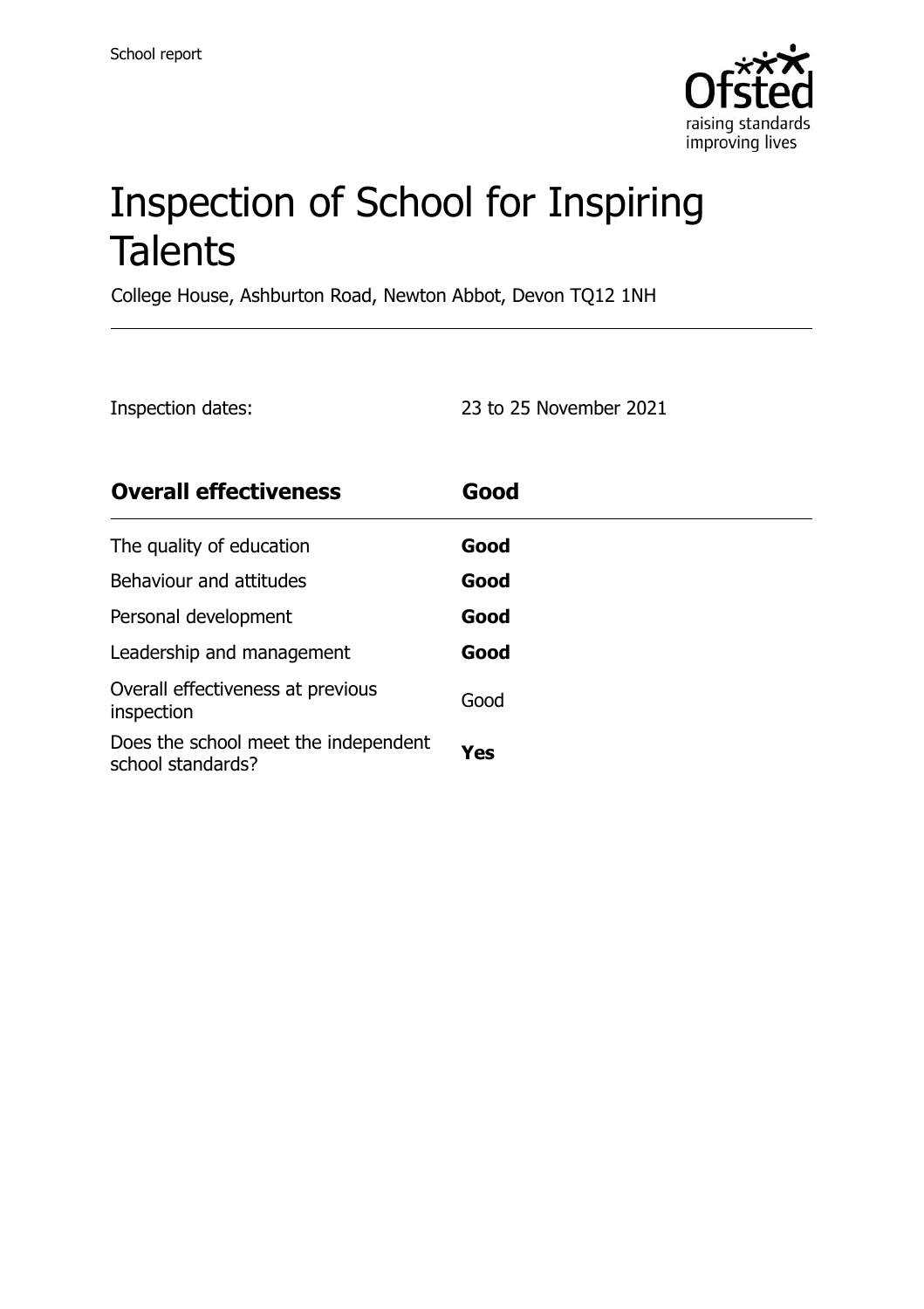

### **What is it like to attend this school?**

The School for Inspiring Talents is led with a strong moral purpose. Leaders and staff share a deep commitment to caring for pupils who have faced significant challenges in their lives. This helps pupils who have struggled in other schools to reengage in learning. Pupils respond well to the high expectations staff have of them.

At College House, the focus is on emotional support. Small class sizes, safe spaces to use when feeling anxious, and time to learn how to manage their emotions helps pupils settle back into education.

At Place House, the focus moves onto academic learning. Pupils use the strategies that they have learned at College House to engage in lessons.

At both sites, staff give pupils lots of time and attention. Help is always on hand to reassure pupils. An extensive team of expert therapeutic staff support pupils and their families. This team also provides teachers and support staff with detailed training.

The skilful staff team manage behaviour consistently. As a result, pupils feel safe at school. If bullying occurs, staff deal with it promptly. Leaders identify the reasons behind the behaviour and support pupils to address the issues raised. Pupils learn to respect each other.

#### **What does the school do well and what does it need to do better?**

Leaders are clear about what they want to provide for pupils. They aim to support pupils who have experienced significant challenges to achieve their full potential. All staff have a clear commitment to this aim. A range of well qualified and experienced therapists support the teaching team. This helps staff to understand and cater for each pupil's needs. Consequently, the school provides a highly nurturing environment. This helps pupils to conquer their difficulties. In addition, the school's well-established routines further promote pupils' personal development.

Leaders have developed a broad curriculum for pupils. Helping pupils become fluent and confident readers is a school priority. Disrupted education in the past means that pupils' reading skills vary when they join the school. Teachers use a range of approaches, including effective phonics teaching, to help pupils to read. Staff share books with their classes every day. This widens pupils' experiences of literature. Teachers choose these books carefully to promote pupils' understanding of various topics. In mathematics, teachers have thought about how to build up pupils' knowledge and skills. Learning follows a logical sequence. It is well organised and consistently taught in all classes. Activities such as swimming and cooking help to build pupils' confidence and equip them with important life skills.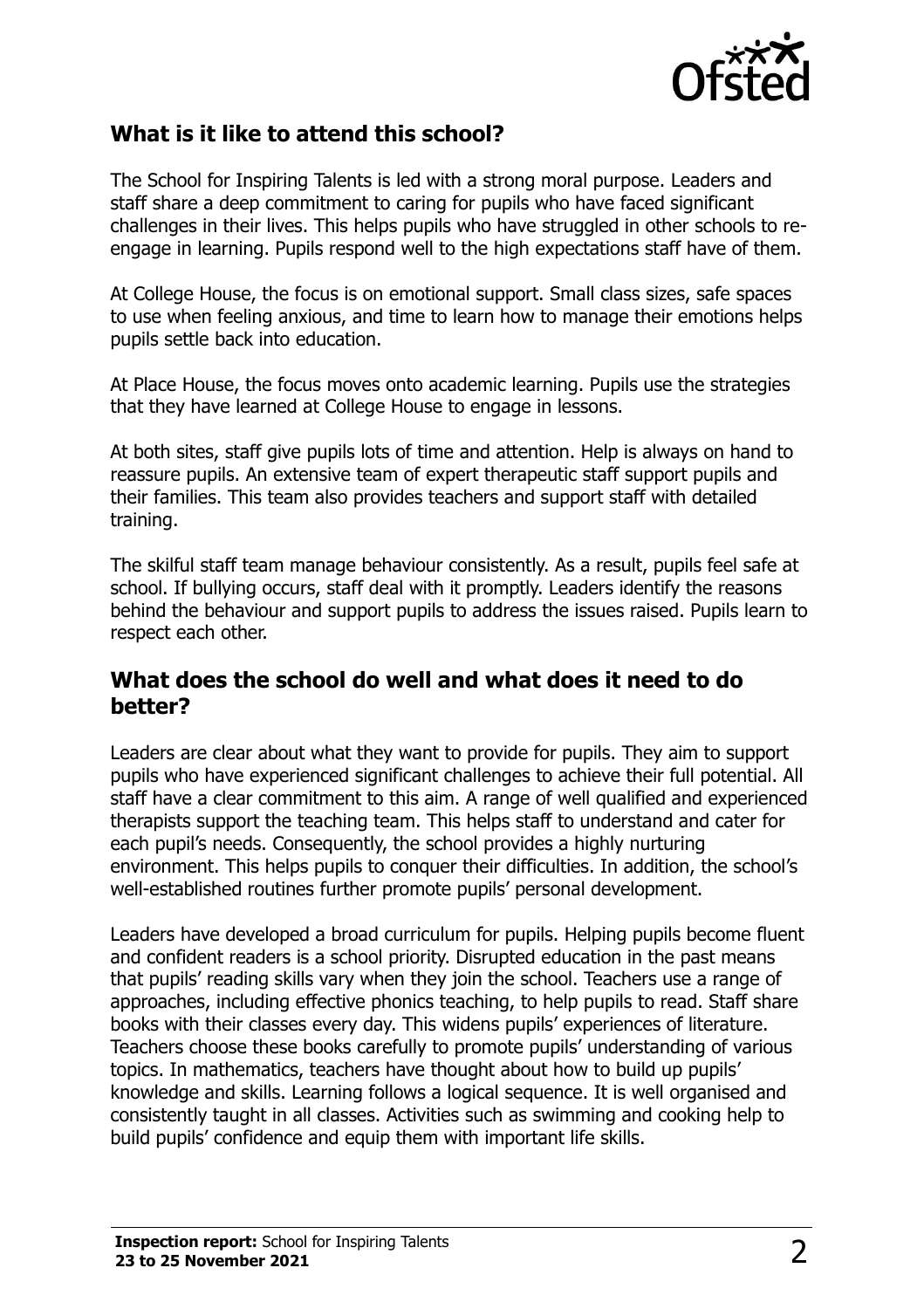

Pupils' personal development is well promoted. The personal, social and health education (PSHE) curriculum, including relationships education, helps pupils to understand respect, equality and tolerance. The work of the therapeutic team helps pupils to understand the impact of their behaviour on others. Teachers provide opportunities for pupils to find out about a broad range of future careers. This impartial careers advice and guidance allows pupils to make informed choices about what they do now and in the future and plan their next steps.

Throughout the curriculum, pupils have opportunities to debate and discuss ideas. They explore the rights and responsibilities that we have as citizens and consider issues from different points of view. For example, in an English lesson, the teacher encouraged pupils to think about how racial segregation affected American soldiers during the Second World War.

However, some curriculum plans do not set out the knowledge that pupils will learn in sufficient detail. This is particularly the case in subjects taught in the topic curriculum. In these subjects, learning is less well organised. However, it is clear from the actions that leaders have already taken that they are in the process of improving this part of the school's curriculum.

When pupils join the school, teachers and therapeutic staff carry out detailed assessments. These checks identify gaps in pupils' knowledge and identify how best to support each pupil's social and emotional needs. As a result, pupils' behaviour improves during their time at the school. Skilful staff help those who struggle to manage their behaviour when they first arrive to find strategies that support them. Over time, pupils' engagement in lessons increases. At all times, staff expertly manage behaviour to limit its impact on the learning of other pupils.

Teachers continue to use assessment to check on pupils' learning. They change their plans to suit pupils' needs to help them know and remember important learning. Therapeutic staff also continue to assess pupils' social and emotional needs, so that they receive the right help as their behaviour improves.

The school is well-led. Regular meetings take place between the proprietor and executive principal. The executive principal works closely with the heads of school. The school has established processes for reporting incidents and safeguarding concerns. Leaders and the proprietor understand the requirements of the independent school standards. The school also complies with schedule 10 of the Equality Act 2010. Secure systems are in place to ensure that the school continues to meet these standards. The proprietor challenges and supports school leaders so that the school continues to improve.

## **Safeguarding**

The arrangements for safeguarding are effective.

Safeguarding is at the heart of the work of the school. In lessons, teachers help pupils to learn how to keep themselves safe. Leaders and staff have a clear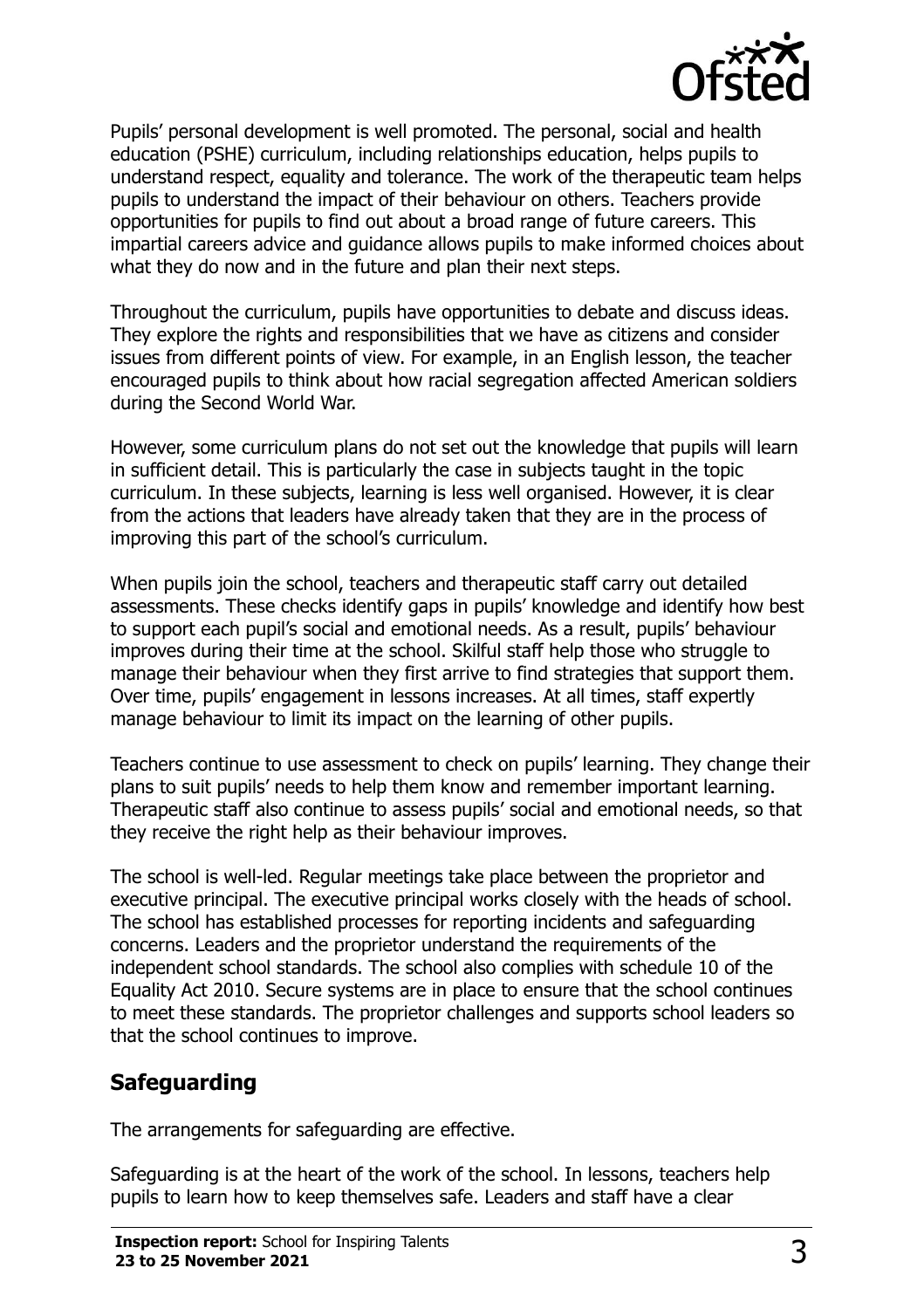

understanding of their roles and responsibilities. Leaders have had training in safer recruitment to help ensure that all adults are safe to work with children. Regular training ensures staff are well prepared to identify pupils who may need help. Leaders document concerns meticulously and share them appropriately with other agencies. Safeguarding staff diligently follow up reports to other agencies to ensure pupils and their families receive the support that they need.

## **What does the school need to do to improve? (Information for the school and proprietor)**

- There is not enough guidance for teachers about what pupils must learn when they are completing topic work. This means that pupils do not know as much about these subjects as they should do. Leaders should set out clearly what they want pupils to know and remember in each subject of the topic curriculum and check that this learning takes place.
- The topic curriculum is not planned and sequenced well enough. As a result, teaching does not support pupils to build learning in these subjects effectively over time. Leaders should ensure that learning in the topic curriculum is carefully sequenced so that pupils build on what they know and can do.

#### **How can I feed back my views?**

You can use [Ofsted Parent View](http://parentview.ofsted.gov.uk/) to give Ofsted your opinion on your child's school, or to find out what other parents and carers think. We use information from Ofsted Parent View when deciding which schools to inspect, when to inspect them and as part of their inspection.

The Department for Education has further quidance on how to complain about a school.

If you are the provider and you are not happy with the inspection or the report, you can [complain to Ofsted.](http://www.gov.uk/complain-ofsted-report)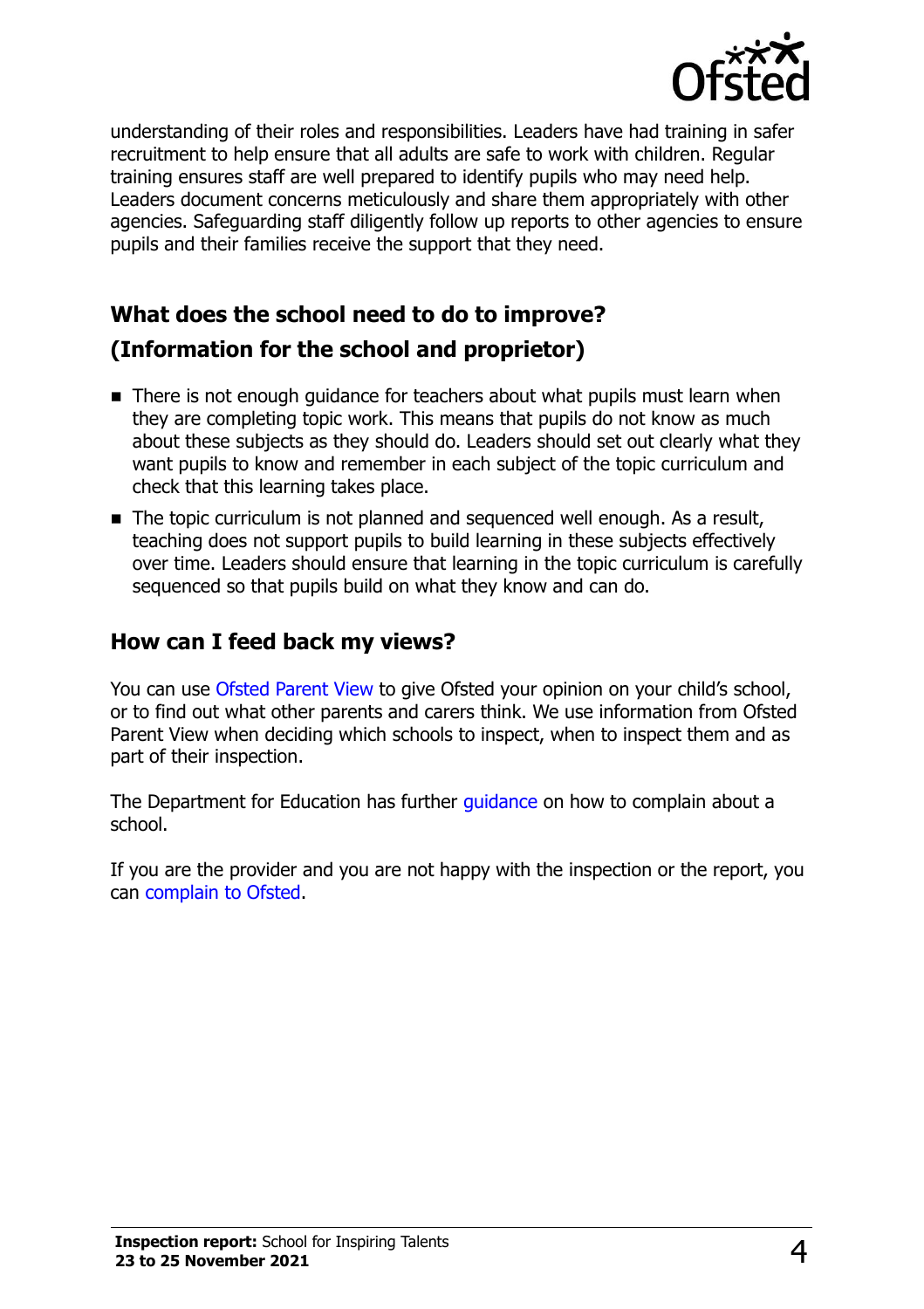

## **School details**

| Unique reference number             | 141515                           |
|-------------------------------------|----------------------------------|
| <b>DfE registration number</b>      | 878/6064                         |
| <b>Local authority</b>              | Devon                            |
| <b>Inspection number</b>            | 10201953                         |
| <b>Type of school</b>               | Other Independent Special School |
| <b>School category</b>              | Independent school               |
| Age range of pupils                 | 5 to 16                          |
| <b>Gender of pupils</b>             | Mixed                            |
| Number of pupils on the school roll | 56                               |
| <b>Number of part-time pupils</b>   | 0                                |
| <b>Proprietor</b>                   | Life Chance Education Ltd        |
| <b>Chair</b>                        | Mark Escott                      |
| <b>Headteacher</b>                  | Pete Jenkins                     |
| <b>Annual fees (day pupils)</b>     | £54,131.58 to £71,574.69         |
| <b>Telephone number</b>             | 01626 244086                     |
| Website                             | www.sfit.org.uk                  |
| <b>Email address</b>                | admin@sfit.org.uk                |
| Date of previous inspection         | 27 February to 5 March 2018      |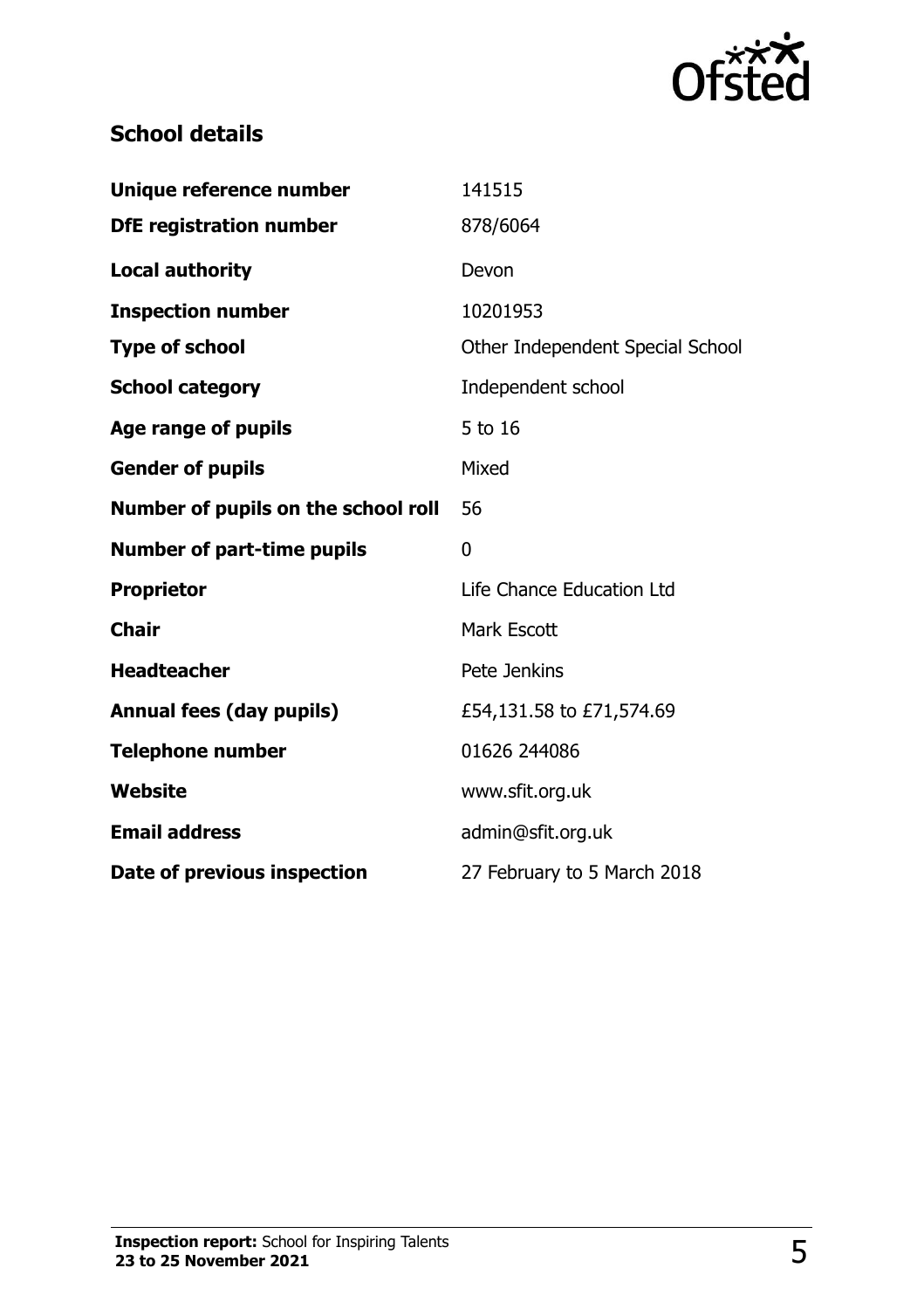

### **Information about this school**

- The school still operates on two sites, but both have changed since the last inspection. The school is now based at College House in Newton Abbot, which also contains the head office of Life Chance Education Ltd, and at Place House in nearby Ashburton. Both sites were previously used by local mainstream secondary school sixth forms.
- The headteacher at the time of the previous standard inspection is now the chair of Life Chance Education Ltd. Each school site has a head of school. They are overseen by an executive principal.
- All pupils have an education, health and care plan and are placed at the school by local authorities. The school caters for pupils with social, emotional and mental health difficulties, in particular those who have had adverse childhood experiences and have experienced trauma.
- The school does not accept pupils after Year 7.
- This is the school's third standard inspection.
- The school does not use alternative provision.

### **Information about this inspection**

Inspectors carried out this inspection under section 109(1) and (2) of the Education and Skills Act 2008. The purpose of the inspection is to advise the Secretary of State for Education about the school's suitability for continued registration as an independent school.

This was the first routine inspection the school received since the COVID-19 pandemic began. Inspectors discussed the impact of the pandemic with the school leaders and have taken that into account in their evaluation.

- Inspectors met with the proprietor, the chief executive officer of Life Chance Education Ltd, the executive principal, the chief operating officer and the heads of school.
- Inspectors also had telephone conversations with a parent, a representative from Devon County Council and an external consultant who advises the school.
- During the inspection, inspectors conducted deep dives in reading, mathematics, history and PSHE. For each deep dive, inspectors met with subject leaders, visited lessons, spoke to teachers and spoke to pupils about their learning. Inspectors also looked at pupils' work and heard pupils read in lessons.
- Inspectors reviewed a range of documentation, including school policies and procedures related to safeguarding and health and safety, behaviour and attendance records, and other information provided by school leaders.
- An inspector had a tour of the school sites with the executive principal and head of operations to check that the school still meets the independent school standards relating to premises.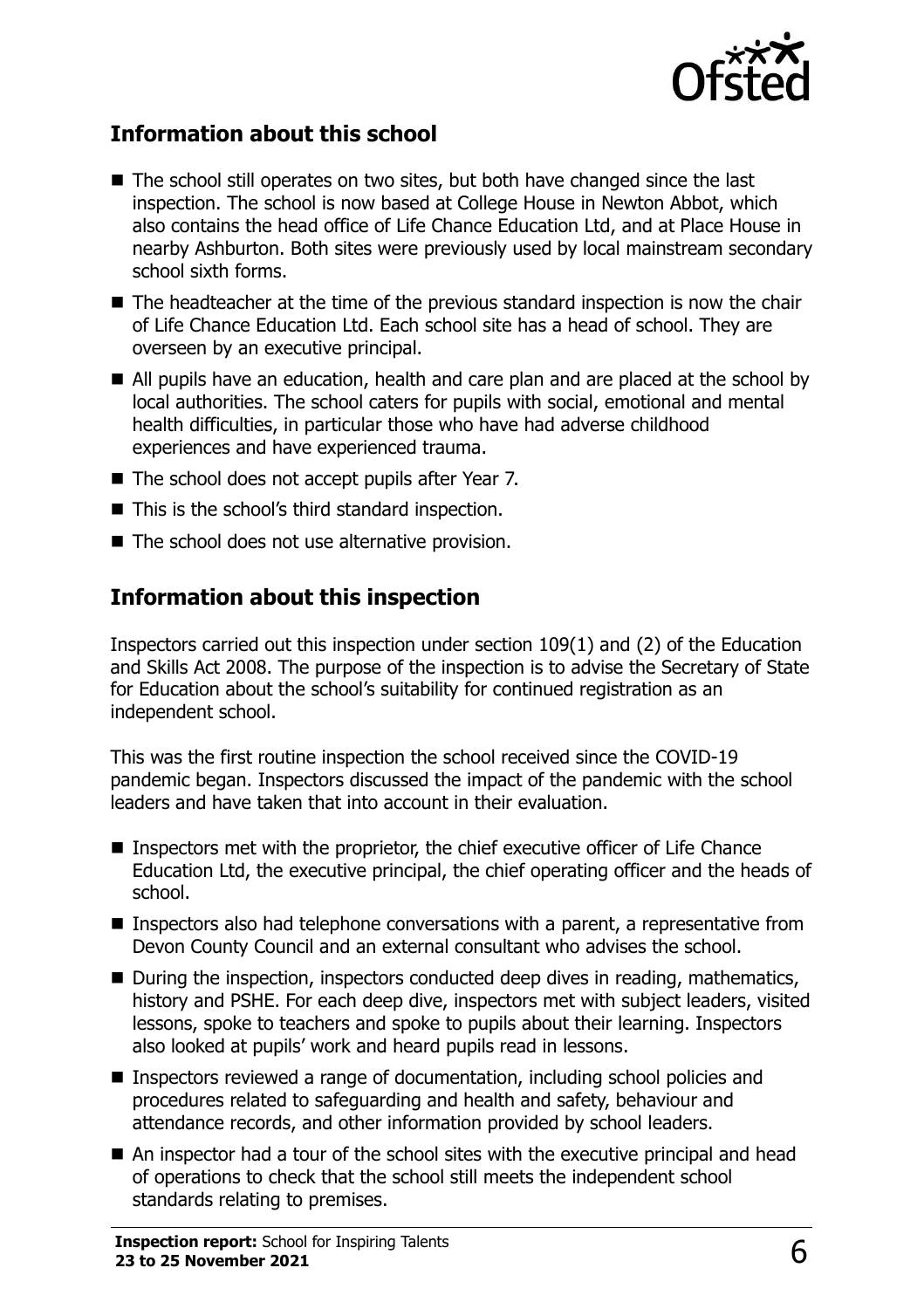

■ Inspectors considered 45 responses to Ofsted's survey for staff and 26 responses to the online survey for parents and carers, Ofsted Parent View.

#### **Inspection team**

Mark Burgess, lead inspector **Ofsted Inspector** 

Martin Greenwood and Designation Control Ofsted Inspector